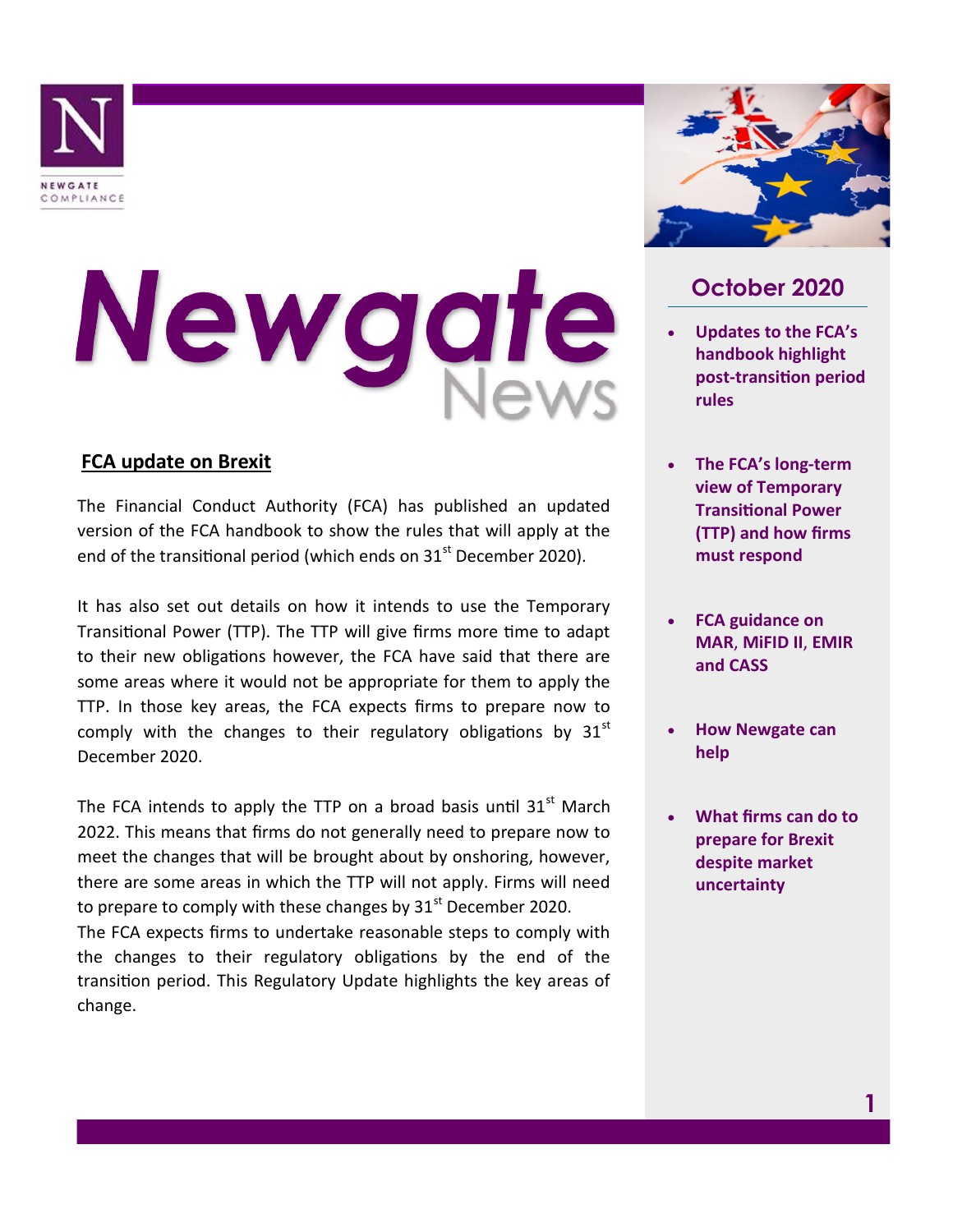#### **MAR**

STOR reporting: Firms will be required to report STORs to the FCA where they are registered in the UK or have their head office in the UK or, in the case of a branch, where the branch is situated in the UK. This will be regardless of any obligations under EU law to report STORs to an EU authority where they are registered in the EU or have a branch in the EU.

**Newgate's advice:** *Firms must report STORs to the FCA regardless of whether they have an EU head office. If there is a branch in the UK, then they must report to the FCA.* 

#### **MIFID2**

The UK's transaction reporting system will change due to Brexit. Firms who are reporting transactions using EMSA's FIRDS system will need to start using the FCA's FIRDS systems from January 2021 onwards. The layout of the FCA FIRDS systems will remain almost identical to ESMA's systems to make it easier for firms. EEA firms who operate through a UK branch and who operate through the Temporary Permission Regime (TPR) will need to prepare to connect directly to the Market Data Processor (MDP) or use an Approved Reporting Mechanism (ARM) to be able to transaction report to the FCA by the end of the transition period.

**Newgate's advice:** *Firms should check with their ARMs what their plans are after the TTP and will need to consider changing ARMs if their current one does not comply with the changes.* 

#### **EMIR**

After the transition period, all firms that enter derivatives transactions in scope of EMIR will be required to report the details of those transactions to an FCAregistered Trade Repository (TR). TRs will be required to provide the relevant UK authorities with access to that data.